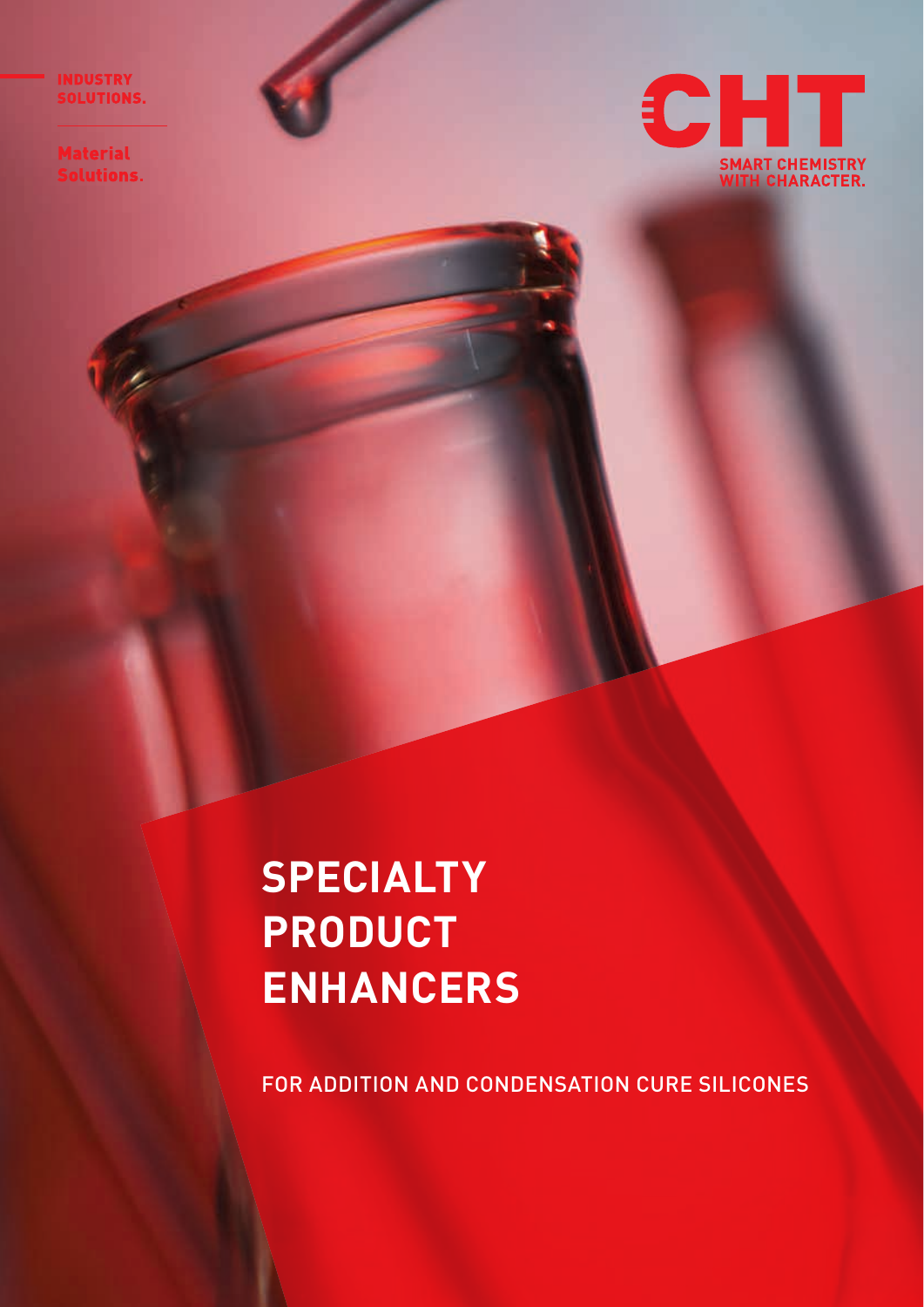# SPECIALTY PRODUCT ENHANCERS SERIES

CHT offers a series of specialty product enhancers for both addition cure (platinum) and condensation (tin) cure silicones. Because application processes all differ, these specialty products can be used to enhance physical properties as well as alter certain specifications or cure profiles of your silicone.

CHT's team is available to consult with you on your unique application. Finding the right product for your application is not limited to our portfolio. Our expert technologists accept opportunities to either modify specifications in a current product or custom formulate a new one to meet your project's exact requirements.

CHT's team is focused on building relationships and carefully listening to your questions, requests and feedback. With this approach, our team is then prepared to provide you with optimal silicone solutions that ultimately improve productivity and enhance performance.

- **▶ QSil DBT:** Can be added to standard catalysts to increase cure speed. QSil DBT can also be the sole catalyst for QSil 40, QSil 58, QSil 60, QSil 940 and QSil 960 from CHT's Potting and Encapsulating series.
- **► QSil STO:** Can be added to standard catalysts to increase cure speed. QSil STO can also be the sole catalyst for QSil 40, QSil 58, QSil 60, QSil 940 and QSil 960 from CHT's Potting and Encapsulating series. QSil STO contains a high concentration of active catalyst compared to QSil DBT.
- **F** QSil Deep Section Cat: Convenient 10:1 ratio for use with QSil 40, QSil 58, QSil 60, QSil 940, and QSil 960 from CHT's Potting and Encapsulating series. Ideal catalyst for deep section potting to obtain an even cure throughout.



# **SPECIALTY CATALYSTS**

CHT's series of specialty catalysts are available to increase the cure speed.

#### **For Condensation (Tin) Cure Silicones**

▶ QSil PLE: Increases the work life of most addition cure silicones, but will extend the final cure time. Due to mix ratio sensitivity, QSil PLE is not recommended for use with QSil 226, QM 230, QM 230 Clear, QM 230F, QM 237, QM 245, QM 245 Clear, QM 255 and Stretch FX from CHT's moldmaking series.

**F QM PT Accelerator:** Decreases demold time and improves inhibition resistance when added to addition cure silicone chemistries.

> **Fixo Agent AC:** A rheology modifier to impart thixotropic characteristics.

> **F QM Thixo Agent:** A rheology modifier to impart thixotropic characteristics.

# **SURFACE COATING**

CHT's surface coating lowers the surface tension to the area it is applied.

# **For Addition (Platinum) Cure Silicones**

**F** OSil Smooth Coat: A two-part, translucent matte finish coating to reduce the coefficient of friction (CoF). QSil Smooth Coat can be sprayed, brushed or dip-coated onto untreated surfaces free of dust and grease.



CHT's pot life extenders allow more time if needed to pour and fill in large and/or complex molds.

### **For Addition (Platinum) Cure Silicones**

- **► QSil Primer #3:** A generic, low cost primer, tinted blue for ease of visual inspection.
- ▶ QSil Primer #3 Clear: A generic, low cost primer.
- ▶ QSil Primer #3 UV: Contains a UV tracer for ease of visual inspection under UV lighting.
- **► QSil Primer #5:** A standard primer designed for use with optically clear silicone grades.
- **F QSil Primer #6:** A standard primer designed for use with optically clear silicone grades where a very thin application coat is needed.
- **F** QSil Primer #7 & QSil Primer #8: Both adhere to generally challenging substrates and provide a complementary interface for addition cure silicones.













**Do you need technical support?** Please contact us for additional technical information, product pricing, and packaging options.

# **ACCELERATORS**

CHT's accelerators can be used to obtain a faster cure speed in addition (platinum) cure silicones.

#### **For Addition (Platinum) Cure Silicones**

# **ADDITIVES**

Certain additives by CHT will give most silicones thixotropic properties, which is ideal when molding vertical surfaces. CHT also offers additives to obtain a smooth, matte-like finish on the exposed surface of the cured silicone. Further additives are available to lower silicones' viscosity and durometer.

# **For Addition (Platinum) Cure Silicones**

**For Condensation (Tin) Cure Silicones**

# **For Both Addition (Platinum) Cure and Condensation (Tin) Cure Silicones**

- **QM Diluent 50:** A 50 cps viscosity polydimethlysiloxane fluid to lower viscosity and durometer.
- **QM Diluent 100:** A 100 cps viscosity polydimethlysiloxane fluid to lower viscosity and durometer.
- **QM Diluent 1000:** A 1000 cps viscosity polydimethlysiloxane fluid to lower viscosity and durometer.
- **F** QSil Matting Agent: Results in a matte surface.

# **PRIMERS**

CHT's selection of general purpose primers are used to either obtain or enhance chemical adhesion to substrates including glass, aluminum, stainless steel and other silicones.

# **For Both Addition (Platinum) Cure and Condensation (Tin) Cure Silicones**

Flowable Silicone vs. Thixotropic Silicone containing a Thixotropic Additive: For a more thorough and easy application when molding upright figures and surfaces, using a thixotropic additive creates a brushable silicone. This non-slump consistency helps users conserve silicone by creating a glove type mold verses the volume of silicone needed to fill a box mold.